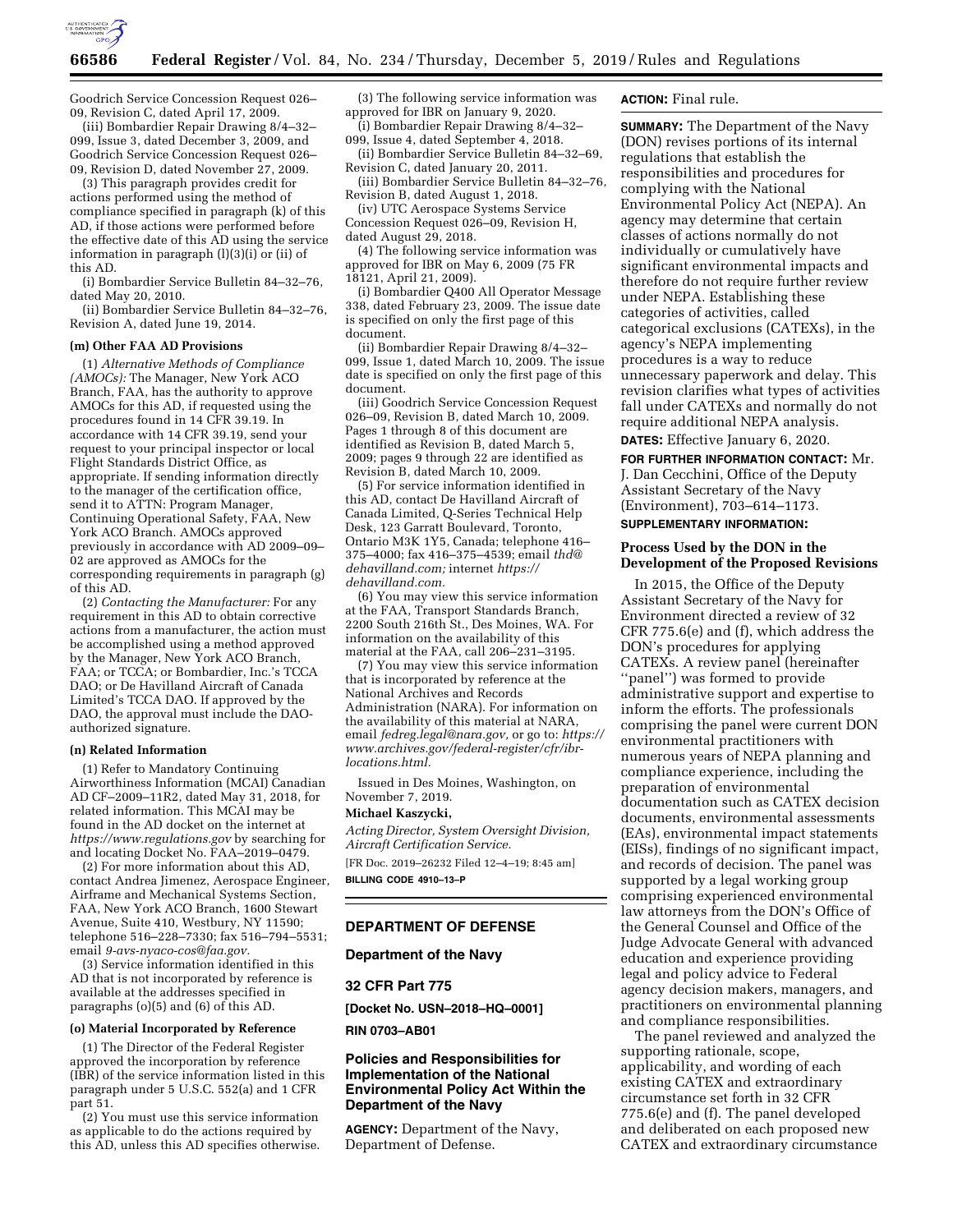change, balancing the resulting increase in administrative efficiency in NEPA implementation and compliance against the risk of misinterpretation and misapplication. During that process, numerous environmental professionals, representing various constituencies within the DON, supported the panel's review and participated in meetings and conference calls over the course of 18 months to reach agreement on the proposed rule (84 FR 12170).

In accordance with Council on Environmental Quality (CEQ) regulations and CEQ's 2010 CATEX guidance, ''Establishing, Applying, and Revising Categorical Exclusions under the National Environmental Policy Act,'' the DON substantiated the proposed new and revised CATEXs by reviewing EA and EIS analyses to identify the environmental effects of previously implemented actions; benchmarking other Federal agencies' experiences; and leveraging the expertise, experience, and judgment of DON professional staff. The panel noted that other Department of Defense (DoD) entities and numerous other Federal agencies have CATEXs for activities that are similar in nature, scope, and impact on the human environment as those undertaken by the DON. The panel reviewed many of those CATEXs before proposing changes to 32 CFR 775.6(e) and (f).

In addition, the panel recognized that all Federal agencies, including the DoD as a whole, with very few limitations, must meet the same requirements to consider environmental issues in decision making with an ultimate goal to protect the environment. Based on experience with, or on behalf of, other Federal agencies, the panel determined that the characteristics of many of the DON's activities were not significantly different from those performed by other Federal agencies, including other entities within the DoD.

The CEQ was integral in the process to ensure that proposed changes to the DON's CATEXs meet NEPA requirements. The DON provided the CEQ with proposed draft changes and justifications for each proposed change to 32 CFR 775.6(e) and (f). Many of the changes that the DON is proposing are administrative in nature to clarify application of a particular CATEX. On July 7, 2017, the CEQ concurred with the DON proceeding to rulemaking on these proposed changes.

#### **Summary of Comments and Responses**

The DON published the proposed rule (84 FR 12170) on April 1, 2019, and received comments regarding the rule until May 1, 2019. In total, the DON received five (5) comment submissions

on the proposed rule from members of the general public, the Natural Resources Defense Council (NRDC), and Buchalter law firm.

In general, the comments received could be placed into one of four (4) categories: (1) Comments beyond the scope of the proposed rule; (2) comments regarding the introductory language change for ''extraordinary circumstances'' under 32 CFR 775.6(e); (3) comments regarding how the proposed change to 32 CFR 775.6 may interact with the Marine Mammal Protection Act (MMPA); and, (4) comments regarding proposed CATEX #47, which allows for the ''modernization (upgrade) of range and training areas, systems, and associated components . . . that support current testing and training levels and requirements.''

### *Comments Beyond the Scope of the Proposed Rule*

The DON received comments expressing disagreement and lack of support for general naval operations, as well as dissatisfaction with Federal protections for marine mammals. The DON also received feedback regarding existing CATEXs, specifically CATEXs #44 and #45 (now numbered #43 and #44 in this final rule). The proposed rule did not change or alter these CATEXs. These comments were deemed to be outside the scope of this rulemaking and are therefore not addressed further.

#### *Modifications to 32 CFR 775.6(e)*

The DON received comments expressing concern that the proposed modifications to the text of 32 CFR 775.6(e) would ''eliminate'' the extraordinary circumstances exception to the use of a CATEX, contravening CEQ guidance. The DON stresses that the proposed changes to the criteria disallowing the application of a listed CATEX (hereafter ''extraordinary circumstances'') do not eliminate the requirement to demonstrate that an action has no significant effect on the human environment, either individually or cumulatively, prior to applying a CATEX. Rather, the rulemaking provides discretion in circumstances where one or more extraordinary circumstances are present but in which only negligible or insignificant impacts are expected. Under this rulemaking, the decision maker may determine that the CATEX is appropriate, notwithstanding the presence of one or more extraordinary circumstances, based on an evaluation of the action's effects in terms of context and intensity. This change aligns with CEQ's 2010

CATEX guidance (page 6) which allows for the consideration of both ''the presence of the factor and the impact on that factor.'' Further, this language mirrors the extraordinary circumstances introductory language already contained in similar NEPA regulations of the U.S. Forest Service and the National Oceanic and Atmospheric Administration (NOAA)'s NEPA manual.

Some commenters also expressed concern that the modifications to 32 CFR 775.6(e) could lead to environmental degradation if the DON sought to apply a CATEX under 32 CFR 775.6(f) to an action which on its face appeared to have negligible impacts, but cumulatively or over time could have more substantial negative environmental impacts. Again, consistent with CEQ guidance, the DON's CATEXs can only be applied to actions that, both individually and cumulatively, have no significant impacts on the human environment. Under the new 32 CFR 775.6(e)(2), if a decision is made to apply a CATEX to a proposed action that is more than administrative in nature, the decision must be formally documented consistent with existing Navy and Marine Corps policy.

Some commenters were concerned that the new language proposed under 32 CFR 775.6(e) would allow the DON to apply CATEXs for ''routine training and evaluation'' and ''routine military training'' (existing CATEXs renumbered as #43 and #44 in this final rule) to virtually all testing and training activities, thereby circumventing Federal law. The language, however, does not remove the requirement to demonstrate that such training and testing have no significant impacts on the human environment either individually or cumulatively. Moreover, it does not negate the DON's responsibility to obtain legally required permits and/or approvals from regulatory agencies outside of the DON, many of which have their own NEPA review obligation. Finally, if a decision is made to apply a CATEX to a proposed action even though one or more extraordinary circumstances are present, a copy of the executed CATEX decision document must be forwarded to headquarters for review before the action can be implemented. These decisions then face a higher level of scrutiny which ensures the appropriate level of NEPA analysis is completed.

To address the above comments regarding changes to 32 CFR 775.6(e), the DON will adopt the following language under 32 CFR 775.6(e) to clarify its position that application of a CATEX is inappropriate unless the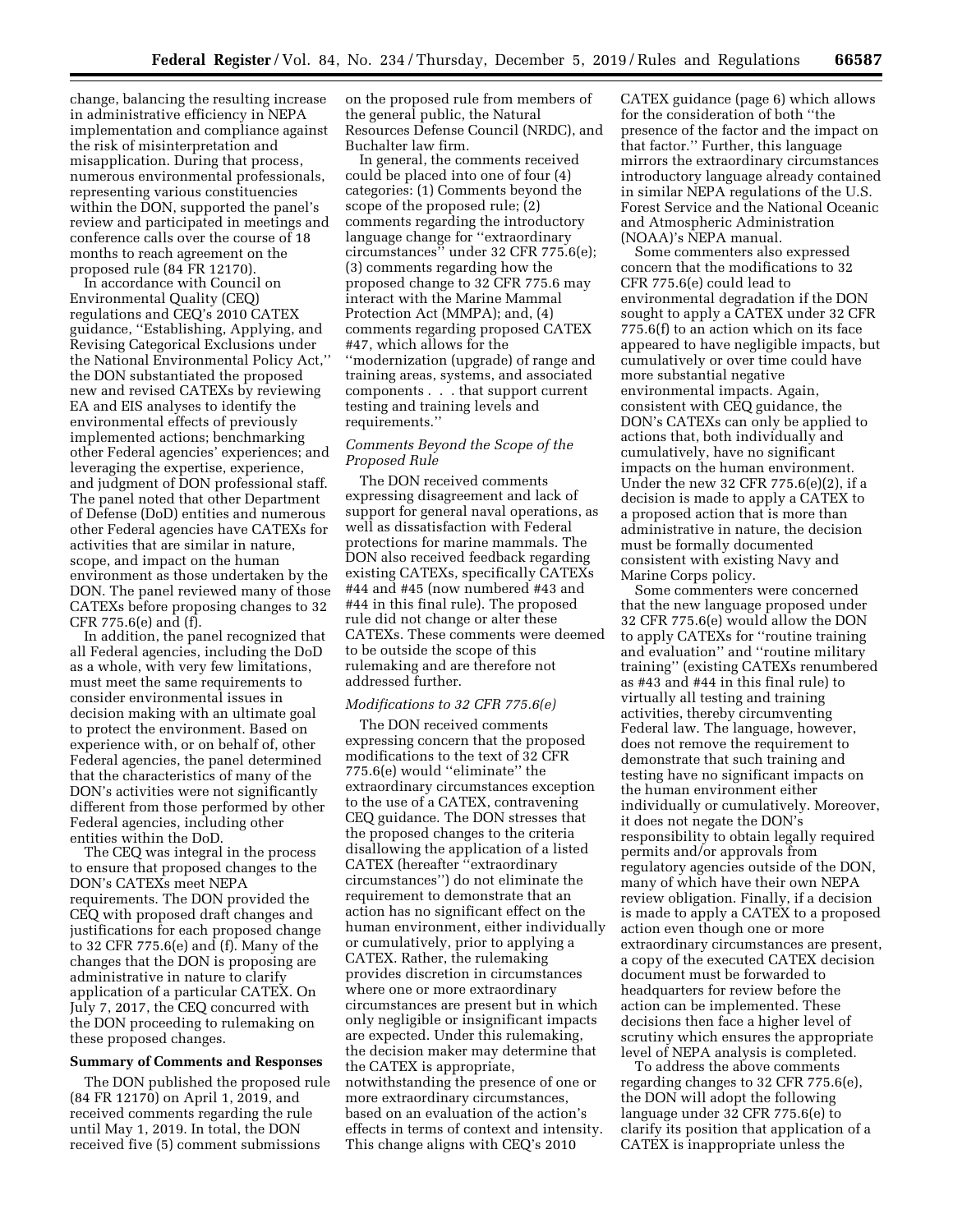action is determined not to have a significant impact on the human environment either individually or cumulatively: ''A categorical exclusion (CATEX), as defined and listed in this regulation *and 40 CFR 1508.4,* may be used to exclude a proposed action from further analysis. . . Before applying a CATEX, the decision maker must consider whether the proposed action *would individually or cumulatively:*  . . .'' (emphasis added).

Further, in response to comments, the DON will also remove the sunset provision previously included in the proposed rule for actions falling under 32 CFR 775.6(e)(1)(v)(A). The proposed rule terminated the requirement to forward CATEXs to headquarters for actions where one or more extraordinary circumstances were present after two years from the date of this final rule. Under the final rule, CATEXs for these actions will be forwarded to the headquarters level for review with no sunset provision. The purpose of this change is to ensure the highest level of scrutiny is dedicated to those actions which impact federally protected species.

Finally, certain commenters took issue with the DON's word choice. Examples of disputed wording include the use of ''context and intensity'' in 32 CFR 775.6(e) and ''scientifically controversial'' in 32 CFR 775.6(e)(1)(ii). The consideration of ''context and intensity'' of an action contemplated for a CATEX where one or more extraordinary circumstances is present is simply meant to provide guidance to decision makers in determining whether an action has the potential for significant effects under 40 CFR 1508.4. As noted previously, the consideration of ''context and intensity'' when determining whether a CATEX is appropriate aligns with CEQ's 2010 CATEX guidance. The term ''scientifically controversial'' is in the DON's existing NEPA regulations and has not been altered by this rulemaking.

### *Interaction With the MMPA*

The DON also received comments expressing concern that the DON would rely on the language changes under 32 CFR 775.6 to circumvent certain procedures, approvals, or authorizations required under the MMPA or other environmental statutes. Changes to the DON's CATEX regulations cannot negate the DON's independent legal responsibilities under other environmental statutes. Rather, the regulatory changes proffered by the DON in this rulemaking more clearly delineate the interplay between the DON NEPA regulations and the MMPA

by linking the trigger for extraordinary circumstances to the specific regulatory threshold language of the MMPA. The DON has added language to 32 CFR  $775.6(e)(1)(v)(A)$  to clarify a CATEX will not be used if potential impacts would rise to the level of requiring an Incidental Take Authorization under the MMPA, irrespective of whether an actual authorization is procured unless the DON determines, in accordance § 775.6(e), and after considering context and intensity, that the proposed action would not have significant environmental effects.

Further, the language change to 32 CFR 775.6 in no way affects policy external to the DON. The proposed language does not contravene National Marine Fisheries Service (NMFS) authorization requirements or NOAA NEPA requirements. That is, the DON will still be required to seek MMPA Incidental Take Authorizations from NMFS for activities which trigger NMFS jurisdiction and NOAA's issuance of those authorizations must still comply with its NEPA procedures. The DON will work closely with NMFS to ensure the appropriate level of NEPA analysis is completed to satisfy the NEPA requirements for both agencies.

*CATEX #47 (Modernization (Upgrade) of Range and Training Areas, Systems, and Components That Support Current Testing and Training Levels and Requirements)* 

One commenter was concerned that this proposed new CATEX could enable ''later increased and potentially different uses'' of DON ranges that would never undergo NEPA analysis. This CATEX covers the modernization (upgrade) of range and training areas, systems, and associated components that support *current* (emphasis added) training and testing levels and requirements. It would be used for activities such as replacing worn out infrastructure and equipment. The language of this CATEX cannot be used to satisfy NEPA obligations for increased or potentially different uses of the range or training area that would result in additional environmental impacts. No changes were made to the text of the final rule as a result of this comment.

#### **Miscellaneous Changes**

In accordance with the comments section noted above, the DON makes minor edits to the wording of its proposed rule. The DON also makes several minor edits to improve the clarity, grammar, consistency and brevity of the regulations overall including a change which deletes

language from CATEX #22 that contradicts DON's changes to extraordinary circumstances criteria regarding how to account for adverse effects on historic properties.

Thereafter, for the reasons given in the proposed rule and in this document, the DON adopts the proposed rule as a final rule, with the changes discussed in this document.

#### **Authority for This Regulatory Action**

Authorities for this rule are 5 U.S.C. 301, NEPA, and 40 CFR parts 1500– 1508. Under 5 U.S.C. 301, the head of a military department may prescribe regulations for the government of the department, the conduct of its employees, the distribution and performance of its business, and the custody, use, and preservation of its records, papers, and property. As noted above, NEPA requires Federal agencies to analyze their proposed actions to determine if they could have significant environmental effects. The CEQ implementing regulations (40 CFR 1507.3) require Federal agencies to adopt supplemental NEPA implementing procedures, including agency-specific CATEXs, either in the form of agency policy or a regulation, and to provide opportunity for public review prior to adoption.

#### **Regulatory Reviews**

### **Executive Order 12866: Regulatory Planning and Review and Executive Order 13563: Improving Regulation and Regulatory Review**

Executive Orders 13563 and 12866 direct agencies to assess all costs and benefits of available regulatory alternatives and, if regulation is necessary, to select regulatory approaches that maximize net benefits (including potential economic, environmental, public health and safety effects, distribute impacts, and equity). Executive Order 13563 emphasizes the importance of quantifying both costs and benefits, of reducing costs, of harmonizing rules, and of promoting flexibility. This rule has been designated a ''significant regulatory action,'' although not economically significant, under section 3(f) of Executive Order 12866. Accordingly, it has been reviewed by the Office of Management and Budget (OMB).

#### **Congressional Review Act, 5 U.S.C. 804(2)**

Under the Congressional Review Act, a major rule may not take effect until at least 60 days after submission to Congress of a report regarding the rule. A major rule is one that would have an annual effect on the economy of \$100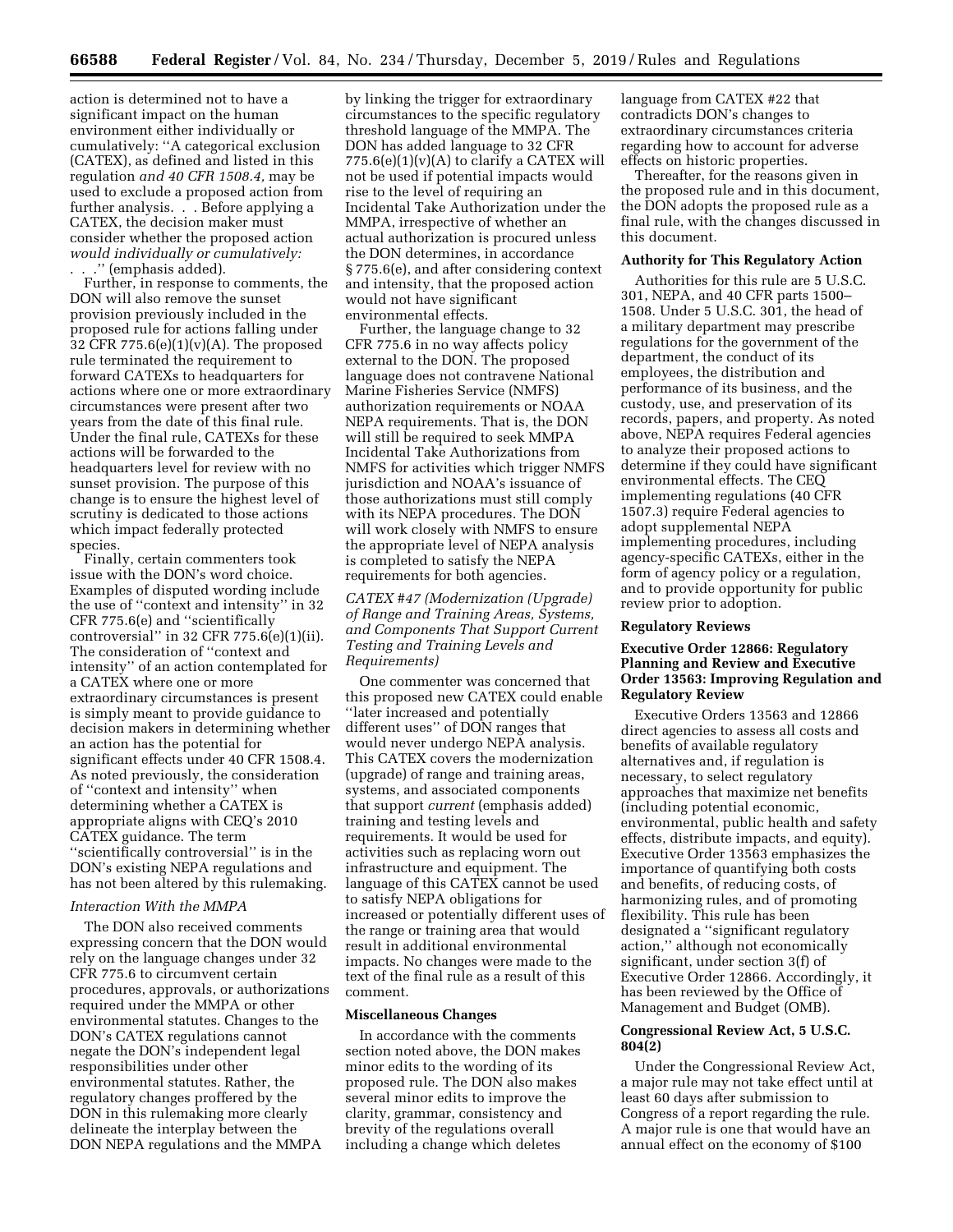million or more; or a major increase in costs or prices for consumers, individual industries, Federal, State, or local government agencies, or geographic regions; or significant adverse effects on competition, employment, investment, productivity, innovation, or on the ability of United States-based enterprises to compete with foreign-based enterprises in domestic and export markets. This final rule is not a major rule because it does not reach the economic threshold or have other impacts as required under the Congressional Review Act.

### **Executive Order 13771: Reducing Regulation and Controlling Regulatory Costs**

This final rule is not subject to the requirements of Executive Order 13771 (82 FR 9339, February 3, 2017) because it is related to agency organization, management, or personnel.

#### **National Environmental Policy Act**

The CEQ does not direct agencies to prepare a NEPA analysis before establishing agency procedures that supplement the CEQ regulations for implementing NEPA. DON NEPA procedures assist in the fulfillment of its responsibilities under NEPA, but are not final determinations of what level of NEPA analysis is required for particular actions. The requirements for establishing agency NEPA procedures are set forth at 40 CFR 1505.1 and 1507.3. The determination that establishing agency NEPA procedures does not require NEPA analysis and documentation has been upheld in *Heartwood, Inc.* v. *U.S. Forest Service,*  73 F. Supp. 2d 962, 972–73 (S.D. III. 1999), aff'd, 230 F.3d 947, 954–55 (7th Cir. 2000).

### **Paperwork Reduction Act**

This regulatory action does not contain a collection-of-information requirement subject to review and approval by the OMB under the Paperwork Reduction Act.

### **Regulatory Flexibility Act**

The DON has determined that this action is not subject to the relevant provisions of the Regulatory Flexibility Act of 1980 (5 U.S.C. 605(b)).

### **Unfunded Mandates Reform Act (UMRA)**

This action does not contain any unfunded mandate as described in UMRA, 2 U.S.C. 1531–1538, and does not significantly or uniquely affect small governments. This rule does not impose any mandates on small entities. This action addresses the DON's internal

procedures for implementing the procedural requirements of NEPA.

## **Executive Order 13132: Federalism**

The DON has determined that this action does not contain policies with federalism or ''takings'' implications as those terms are defined in Executive Orders 13132 and 12630, respectively. This action does not have federalism implications. It will not have substantial direct effects on the states, on the relationship between the national government and the states, or on the distribution of power and responsibilities among the various levels of government. This action contains no Federal mandates for state and local governments and does not impose any enforceable duties on state and local governments. This action addresses only internal DON procedures for implementing NEPA.

### **List of Subjects in 32 CFR Part 775**

Environmental impact statements. Accordingly, the DON amends 32 CFR part 775 as follows:

### **PART 775—POLICIES AND RESPONSIBILITIES FOR IMPLEMENTATION OF THE NATIONAL ENVIRONMENTAL POLICY ACT WITHIN THE DEPARTMENT OF THE NAVY**

■ 1. The authority for part 775 continues to read as follows:

**Authority:** 5 U.S.C. 301; 42 U.S.C. 4321– 4361; 40 CFR parts 1500–1508.

■ 2. Revise the heading for part 775 to read as set forth above.

■ 3. Amend § 775.6 by revising paragraphs (e) and (f) as follows:

#### **§ 775.6 Planning considerations.**

\* \* \* \* \* (e) A categorical exclusion (CATEX), as defined and listed in this part and 40 CFR 1508.4, may be used to satisfy NEPA, eliminating the need for an EA or an EIS. Extraordinary circumstances are those circumstances for which the DON has determined that further environmental analysis may be required because an action normally eligible for a CATEX may have significant environmental effects. The presence of one or more of the extraordinary circumstances listed in paragraph (e)(1) of this section does not automatically preclude the application of a CATEX. A determination of whether a CATEX is appropriate for an action, even if one or more extraordinary circumstances are present, should focus on the action's potential effects and consider the environmental significance of those

effects in terms of both context (consideration of the affected region, interests, and resources) and intensity (severity of impacts).

(1) Before applying a CATEX, the decision maker must consider whether the proposed action would individually or cumulatively:

(i) Adversely affect public health or safety;

(ii) Involve effects on the human environment that are highly uncertain, involve unique or unknown risks, or which are scientifically controversial;

(iii) Establish precedents or make decisions in principle for future actions that have the potential for significant impacts;

(iv) Threaten a violation of Federal, State, or local environmental laws applicable to the DON; or

(v) Involve an action that may: (A) Have more than an insignificant or discountable effect on federally protected species under the Endangered Species Act or have impacts that would rise to the level of requiring an Incidental Take Authorization under the Marine Mammal Protection Act irrespective of whether one is procured;

(B) Have an adverse effect on coral reefs or on federally designated wilderness areas, wildlife refuges, marine sanctuaries and monuments, or parklands;

(C) Adversely affect the size, function, or biological value of wetlands and is not covered by a general (nationwide, regional, or state) permit;

(D) Have an adverse effect on archaeological resources or resources listed or determined to be eligible for listing on the National Register of Historic Places (including, but not limited to, ships, aircraft, vessels, and equipment) where compliance with Section 106 of the National Historic Preservation Act has not been resolved through an agreement executed between the DON and the appropriate historic preservation office and other appropriate consulting parties; or

(E) Result in an uncontrolled or unpermitted release of hazardous substances or require a conformity determination under standards in 40 CFR part 93, subpart B (the Clean Air Act General Conformity Rule).

(2) If a decision is made to apply a CATEX to a proposed action that is more than administrative in nature, the decision must be formally documented per existing Navy and Marine Corps policy. For actions with a documented CATEX where one or more extraordinary circumstances are present, a copy of the executed CATEX decision document (*e.g.,* Record of CATEX or Decision Memorandum) must be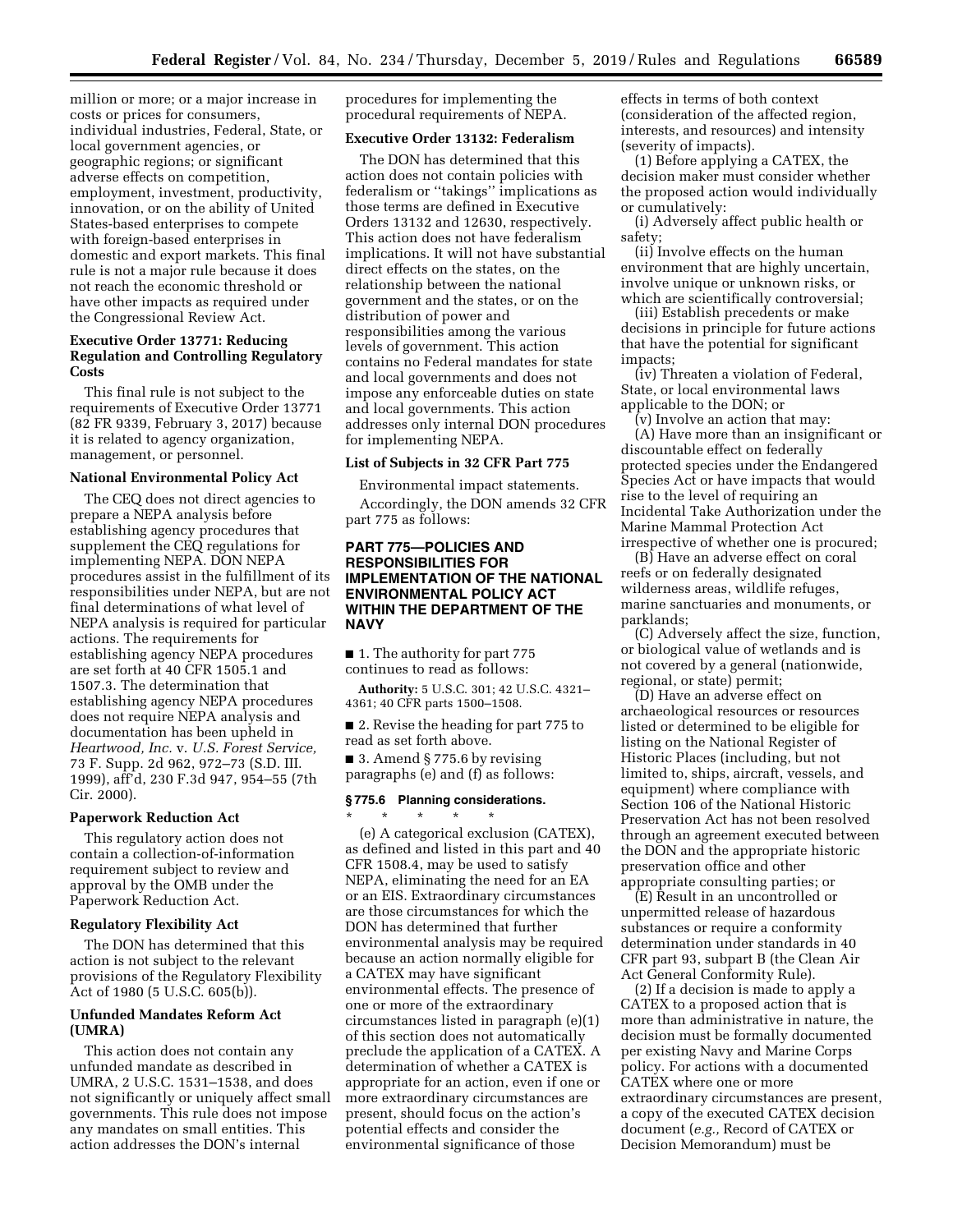forwarded for review to Navy Headquarters or Marine Corps Headquarters, as appropriate, before the action is implemented. With the exception of actions that fall under paragraph (e)(1)(v)(A) of this section, the requirement to send the documented CATEX to headquarters for review will end on January 6, 2022.

(f) Subject to the criteria in paragraph (e) of this section, the following categories of actions are excluded from further analysis under NEPA. The CNO and CMC shall determine whether a decision to forego preparation of an EA or EIS on the basis of one or more categorical exclusions must be documented in an administrative record and the format for such record.

(1) Routine fiscal and administrative activities, including administration of contracts;

(2) Routine law and order activities performed by military personnel, military police, or other security personnel, including physical plant protection and security;

(3) Routine use and operation of existing facilities, laboratories, and equipment:

(4) Administrative studies, surveys, and data collection;

(5) Issuance or modification of administrative procedures, regulations, directives, manuals, or policy;

(6) Military ceremonies;

(7) Routine procurement of goods and services conducted in accordance with applicable procurement regulations, executive orders, and policies;

(8) Routine repair and maintenance of buildings, facilities, vessels, aircraft, ranges, and equipment associated with existing operations and activities (*e.g.,*  localized pest management activities, minor erosion control measures, painting, refitting, general building/ structural repair, landscaping, or grounds maintenance);

(9) Training of an administrative or classroom nature;

(10) Routine personnel actions;

(11) Routine movement of mobile assets (such as ships, submarines, aircraft, and ground assets for repair, overhaul, dismantling, disposal, homeporting, home basing, temporary reassignments; and training, testing, or scientific research) where no new support facilities are required;

(12) Routine procurement, management, storage, handling, installation, and disposal of commercial items, where the items are used and handled in accordance with applicable regulations (*e.g.,* consumables, electronic components, computer equipment, pumps);

(13) Routine recreational and welfare activities;

(14) Alterations of and additions to existing buildings, facilities, and systems (*e.g.,* structures, roads, runways, vessels, aircraft, or equipment) when the environmental effects will remain substantially the same and the use is consistent with applicable regulations;

(15) Routine movement, handling, and distribution of materials, including hazardous materials and wastes that are moved, handled, or distributed in accordance with applicable regulations;

(16) New activities conducted at established laboratories and plants (including contractor-operated laboratories and plants) where all airborne emissions, waterborne effluent, external ionizing and non-ionizing radiation levels, outdoor noise, and solid and bulk waste disposal practices are in compliance with existing applicable Federal, state, and local laws and regulations;

(17) Studies, data, and information gathering that involve no permanent physical change to the environment (*e.g.,* topographic surveys, wetlands mapping, surveys for evaluating environmental damage, and engineering efforts to support environmental analyses);

(18) Temporary placement and use of simulated target fields (*e.g.,* inert mines, simulated mines, or passive hydrophones) in fresh, estuarine, and marine waters for the purpose of nonexplosive military training exercises or research, development, test, and evaluation;

(19) Installation and operation of passive scientific measurement devices (*e.g.,* antennae, tide gauges, weighted hydrophones, salinity measurement devices, and water quality measurement devices) where use will not result in changes in operations tempo and is consistent with applicable regulations;

(20) Short-term increases in air operations up to 50 percent of the typical operation rate, or increases of 50 operations per day, whichever is greater. Frequent use of this CATEX at an installation requires further analysis to determine there are no cumulative impacts;

(21) Decommissioning, disposal, or transfer of naval vessels, aircraft, vehicles, and equipment when conducted in accordance with applicable regulations, including those regulations applying to removal of hazardous materials;

(22) Non-routine repair and renovation, and donation or other transfer of structures, vessels, aircraft, vehicles, landscapes, or other

contributing elements of facilities listed or eligible for listing on the National Register of Historic Places;

(23) Hosting or participating in public events (*e.g.,* air shows, open houses, Earth Day events, and athletic events) where no permanent changes to existing infrastructure (*e.g.,* road systems, parking, and sanitation systems) are required to accommodate all aspects of the event;

(24) Military training conducted on or over nonmilitary land or water areas, where such training is consistent with the type and tempo of existing nonmilitary airspace, land, and water use (*e.g.,* night compass training, forced marches along trails, roads, and highways, use of permanently established ranges, use of public waterways, or use of civilian airfields);

(25) Transfer of real property from the DON to another military department or to another Federal agency;

(26) Receipt of property from another Federal agency when there is no anticipated or proposed substantial change in land use;

(27) Minor land acquisitions or disposals where anticipated or proposed land use is similar to existing land use and zoning, both in type and intensity;

(28) Disposal of excess easement interests to the underlying fee owner;

(29) Initial real estate in grants and out grants involving existing facilities or land with no significant change in use (*e.g.,* leasing of federally owned or privately owned housing or office space, and agricultural out leases);

(30) Renewals and minor amendments of existing real estate grants for use of Government-owned real property where no significant change in land use is anticipated;

(31) Land withdrawal continuances or extensions that establish time periods with no significant change in land use;

(32) Grants of license, easement, or similar arrangements for the use of existing rights-of-way or incidental easements complementing the use of existing rights-of-way for use by vehicles (not to include significant increases in vehicle loading); electrical, telephone, and other transmission and communication lines; water, wastewater, storm water, and irrigation pipelines, pumping stations, and facilities; and for similar utility and transportation uses;

(33) New construction that is similar to or compatible with existing land use (*i.e.,* site and scale of construction are consistent with those of existing adjacent or nearby facilities) and, when completed, the use or operation of which complies with existing regulatory requirements (*e.g.,* a building within a